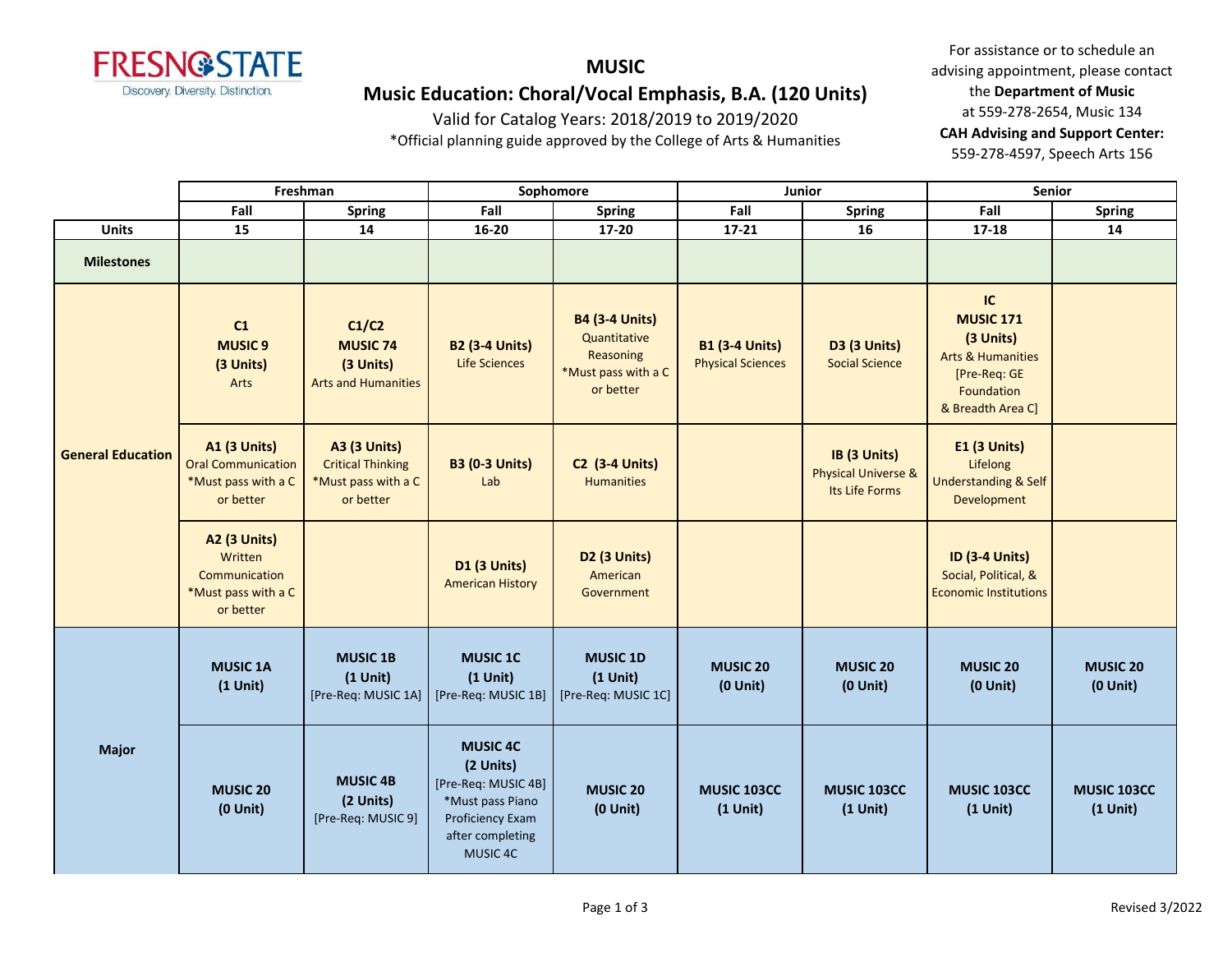

# **MUSIC Music Education: Choral/Vocal Emphasis, B.A. (120 Units)**

Valid for Catalog Years: 2018/2019 to 2019/2020

\*Official planning guide approved by the College of Arts & Humanities

|              | Freshman                                                                           |                                                     | Sophomore                                           |                                                                                                                                                | <b>Junior</b>                                                              |                                                                               | Senior                                                           |                                                                                                                                                           |
|--------------|------------------------------------------------------------------------------------|-----------------------------------------------------|-----------------------------------------------------|------------------------------------------------------------------------------------------------------------------------------------------------|----------------------------------------------------------------------------|-------------------------------------------------------------------------------|------------------------------------------------------------------|-----------------------------------------------------------------------------------------------------------------------------------------------------------|
|              | Fall                                                                               | <b>Spring</b>                                       | Fall                                                | <b>Spring</b>                                                                                                                                  | Fall                                                                       | <b>Spring</b>                                                                 | Fall                                                             | <b>Spring</b>                                                                                                                                             |
| <b>Units</b> | 15                                                                                 | 14                                                  | 16-20                                               | 17-20                                                                                                                                          | $17 - 21$                                                                  | 16                                                                            | $17 - 18$                                                        | 14                                                                                                                                                        |
|              | <b>MUSIC 31 - 39</b><br>$(1$ Unit)                                                 | <b>MUSIC 20</b><br>$(0$ Unit $)$                    | <b>MUSIC 20</b><br>$(0$ Unit $)$                    | <b>MUSIC 31 - 39</b><br>$(1$ Unit)                                                                                                             | <b>MUSIC 122A</b><br>(2 Units)<br>[Pre-Req: MUSIC 41]                      | MUSIC 124A<br>(2 Units)<br>[Pre-Req: MUSIC 41]                                | <b>MUSIC 126</b><br>(2 Units)<br>[Pre-Req: MUSIC 41]             | <b>MUSIC 127A</b><br>(2 Units)<br>[Pre-Req: MUSIC 41]                                                                                                     |
|              | <b>MUSIC 40</b><br>(3 Units)<br>[Pre-Req: Concurrent]<br>enrollment<br>in MUSIC 9] | <b>MUSIC 31 - 39</b><br>$(1$ Unit)                  | <b>MUSIC 31 - 39</b><br>$(1$ Unit)                  | <b>MUSIC 43</b><br>(3 Units)<br>[Pre-Req: MUSIC 42]                                                                                            | <b>MUSIC 31 - 39</b><br>$(1$ Unit)                                         | <b>MUSIC 31 - 39</b><br>$(1$ Unit)                                            | <b>MUSIC 131 - 139</b><br>$(1$ Unit)                             | <b>MUSIC 131 - 139</b><br>$(1$ Unit)                                                                                                                      |
| <b>Major</b> | <b>MUSIC 103CC</b><br>$(1$ Unit)                                                   | <b>MUSIC 41</b><br>(3 Units)<br>[Pre-Req: MUSIC 40] | <b>MUSIC 42</b><br>(3 Units)<br>[Pre-Req: MUSIC 41] | MUSIC 103CC<br>$(1$ Unit)                                                                                                                      | <b>MUSIC 154</b><br>(3 Units)<br>[Pre-Req: MUSIC 41;<br>Piano Proficiency] | <b>MUSIC 161B</b><br>(3 Units)<br>[Pre-Req: MUSIC 41,<br>74; Junior standing] | <b>Music Elective</b><br>$(1$ Unit)<br>*With advisor<br>approval | <b>MUSIC 169</b><br>(2 Units)<br>[Pre-Req: MUSIC 43,<br>158A, or 158B; MUSIC<br>121, 122A, 124A, 126,<br>127A; Conducting<br>Proficiency]<br>*SPRING ONLY |
|              |                                                                                    | <b>MUSIC 103CC</b><br>$(1$ Unit)                    | <b>MUSIC 58</b><br>(2 Units)<br>[Pre-Req: MUSIC 41] | MUSIC 158A<br>or 158B (2 Units)<br>[Pre-Req: MUSIC 58]<br>*Must pass<br>Conducting<br>Proficiency Exam<br>after completing<br><b>MUSIC 158</b> | MUSIC 161A<br>(3 Units)<br>[Pre-Req: MUSIC 41,<br>74; Junior standing]     |                                                                               |                                                                  | <b>MUSIC 179</b><br>(2 Units)<br>[Pre-Req: Piano<br>Proficiency; MUSIC<br>43, 158A, or 158B]                                                              |
|              |                                                                                    | <b>Jury I</b><br>$(0$ Unit $)$                      | MUSIC 103CC<br>$(1$ Unit)                           | <b>Jury II</b><br>$(0$ Unit)<br>[Pre-Req: Piano<br>Proficiency; MUSIC<br>$1B$ ]                                                                | <b>MUSIC 182</b><br>(2 Units)<br>[Pre-Req: MUSIC 1B,<br>42]                |                                                                               |                                                                  | MUSIC 179L<br>$(1$ Unit)<br>[Pre-Req: Piano<br>Proficiency]                                                                                               |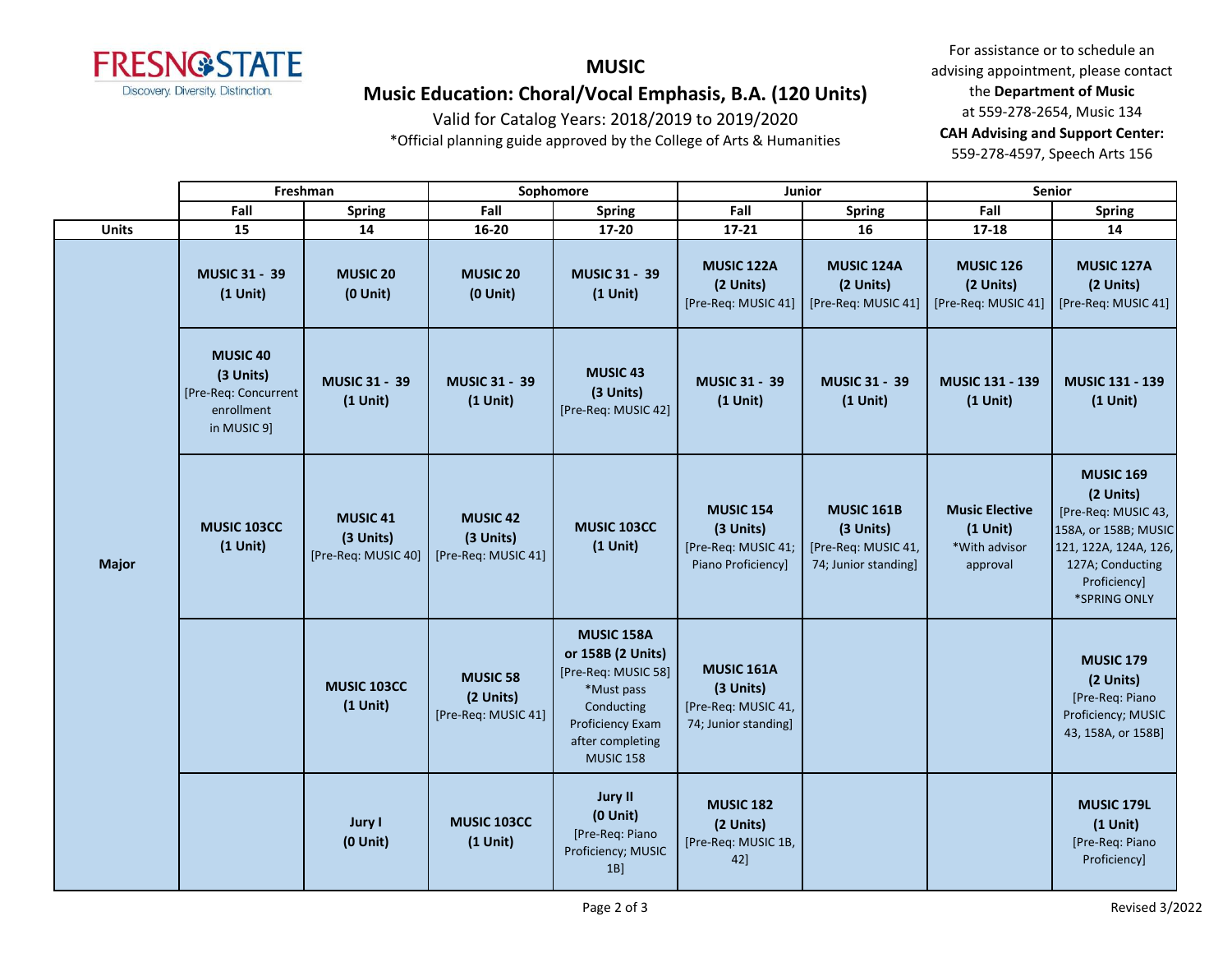

### **MUSIC Music Education: Choral/Vocal Emphasis, B.A. (120 Units)**

Valid for Catalog Years: 2018/2019 to 2019/2020

\*Official planning guide approved by the College of Arts & Humanities

For assistance or to schedule an advising appointment, please contact the **Department of Music** at 559-278-2654, Music 134 **CAH Advising and Support Center:**  559-278-4597, Speech Arts 156

|                                                        |      | Freshman<br>Sophomore<br>Junior |           | <b>Senior</b> |                                                                                                                         |                                                                                          |                                                                                          |                                                                                                                                                       |
|--------------------------------------------------------|------|---------------------------------|-----------|---------------|-------------------------------------------------------------------------------------------------------------------------|------------------------------------------------------------------------------------------|------------------------------------------------------------------------------------------|-------------------------------------------------------------------------------------------------------------------------------------------------------|
|                                                        | Fall | <b>Spring</b>                   | Fall      | <b>Spring</b> | Fall                                                                                                                    | <b>Spring</b>                                                                            | Fall                                                                                     | <b>Spring</b>                                                                                                                                         |
| <b>Units</b>                                           | 15   | 14                              | $16 - 20$ | $17 - 20$     | $17 - 21$                                                                                                               | 16                                                                                       | $17 - 18$                                                                                | 14                                                                                                                                                    |
| <b>Major</b>                                           |      |                                 |           |               | <b>MUSIC 185A</b><br>(2 Units)<br>[Pre-Req: MUSIC 41;<br>one year of Music 39,<br>139, or instructor<br>permission]     |                                                                                          |                                                                                          | <b>MUSIC 198</b><br>$(1$ Unit $)$<br>[Pre-Req: Piano<br>Proficiency; Senior<br>standing; approval of<br>major applied music<br>instructor or advisor] |
|                                                        |      |                                 |           |               |                                                                                                                         |                                                                                          |                                                                                          | <b>Music Elective</b><br>$(1$ Unit)<br>*With advisor<br>approval                                                                                      |
| <b>Additional</b><br>Graduation<br><b>Requirements</b> |      |                                 |           |               | <b>UDWS (0-4 Units)</b><br>*Upper Division<br><b>Writing Exam</b><br>OR "W" Course (must<br>pass with a C or<br>better) | <b>EHD 50</b><br>(3 Units)<br>*Prerequisite for<br><b>Teaching Credential</b><br>Program | <b>CI 149</b><br>(3 Units)<br>*Prerequisite for<br><b>Teaching Credential</b><br>Program | MI (3 Units)<br>Multicultural/<br>International                                                                                                       |

#### **FOOTNOTES:**

**Prerequisites/Corequisites:** Other restrictions may apply. Please see your course catalog for detailed prerequisite/corequisite requirements.

Grade Requirements: Music students must earn a C or better in each course used for the major, including the core and specific option. No course taken for the Music major can be graded on a CR/NC basis except for courses with mandatory CR/NC grading.

**MUSIC 4B & 4C:** May be waived by passing the designated Piano Proficiency Exam.

**Upper Division Writing Skills requirement (UDWS):** All undergraduate students must demonstrate competency in writing skills by passing the Upper Division Writing Exam (UDWE) or by obtaining a C or better in an approved upper division writing course, identified by the letter "W."

Substitutions: If substitutions/exceptions/waivers are made for any major courses that also meet GE and/or the Multicultural/International graduation requirement, the student is responsible for completing additional courses to satisfy the respective areas (GE and/or MI). This also includes the upperdivision writing requirement.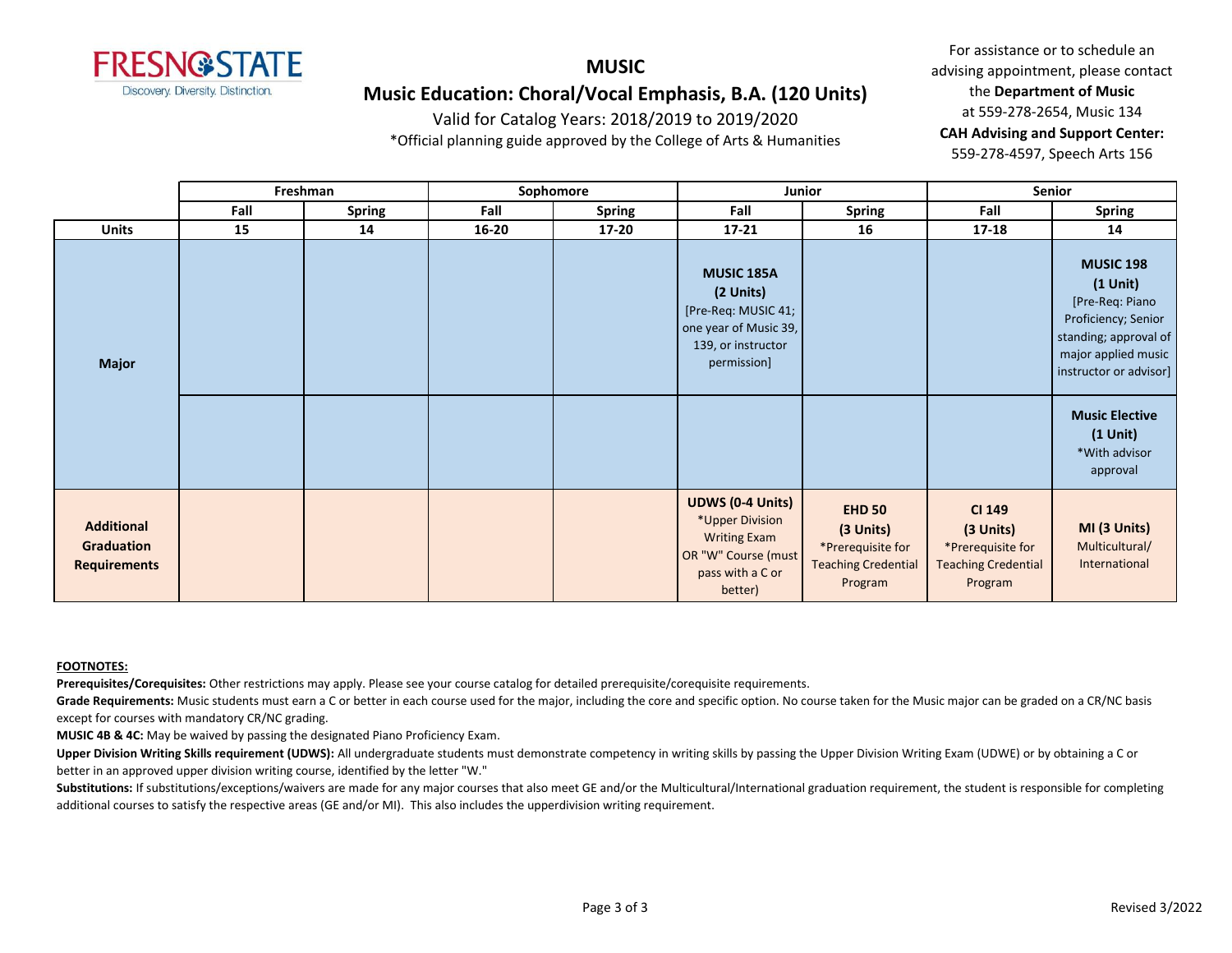

### **MUSIC**

## **Music Education: Choral/Vocal Emphasis, B.A. (120 Units)**

Valid for Catalog Years: 2013/2014 to 2017/2018

\*Official planning guide approved by the College of Arts & Humanities

|                             | Freshman                                                                             |                                                                                     | Sophomore                                      |                                                                                            | Junior                                            |                                                                 | <b>Senior</b>                                                                 |                                                 |
|-----------------------------|--------------------------------------------------------------------------------------|-------------------------------------------------------------------------------------|------------------------------------------------|--------------------------------------------------------------------------------------------|---------------------------------------------------|-----------------------------------------------------------------|-------------------------------------------------------------------------------|-------------------------------------------------|
|                             | Fall                                                                                 | <b>Spring</b>                                                                       | Fall                                           | <b>Spring</b>                                                                              | Fall                                              | <b>Spring</b>                                                   | Fall                                                                          | <b>Spring</b>                                   |
| <b>Units</b>                | 15                                                                                   | 14                                                                                  | $16 - 20$                                      | $17 - 20$                                                                                  | $17 - 21$                                         | 16                                                              | $17 - 18$                                                                     | 14                                              |
| General<br><b>Education</b> | C1<br><b>MUSIC 9 (3 Units)</b><br>Arts                                               | C1/C2<br><b>MUSIC 74 (3 Units)</b><br><b>Arts and Humanities</b>                    | <b>B2 (3-4 Units)</b><br>Life Sciences         | <b>B4 (3-4 Units)</b><br><b>Quantitative Reasoning</b><br>*Must pass with a C or<br>better | <b>B1 (3-4 Units)</b><br><b>Physical Sciences</b> | <b>D3 (3 Units)</b><br><b>Social Science</b>                    |                                                                               | MI (3 Units)<br>Multicultural/<br>International |
|                             | <b>A1 (3 Units)</b><br><b>Oral Communication</b><br>*Must pass with a C or<br>better | <b>A3 (3 Units)</b><br><b>Critical Thinking</b><br>*Must pass with a C<br>or better | <b>B3 (0-3 Units)</b><br>Lab                   | <b>C2 (3-4 Units)</b><br><b>Humanities</b>                                                 |                                                   | IB (3 Units)<br><b>Physical Universe</b><br>&<br>Its Life Forms | $E1$ (3 Units)<br>Lifelong<br><b>Understanding &amp; Self</b><br>Development  |                                                 |
|                             | A2 (3 Units)<br><b>Written Communication</b><br>*Must pass with a C or<br>better     |                                                                                     | <b>D1 (3 Units)</b><br><b>American History</b> | D <sub>2</sub> (3 Units)<br><b>American Government</b>                                     |                                                   |                                                                 | <b>ID (3-4 Units)</b><br>Social, Political, &<br><b>Economic Institutions</b> |                                                 |

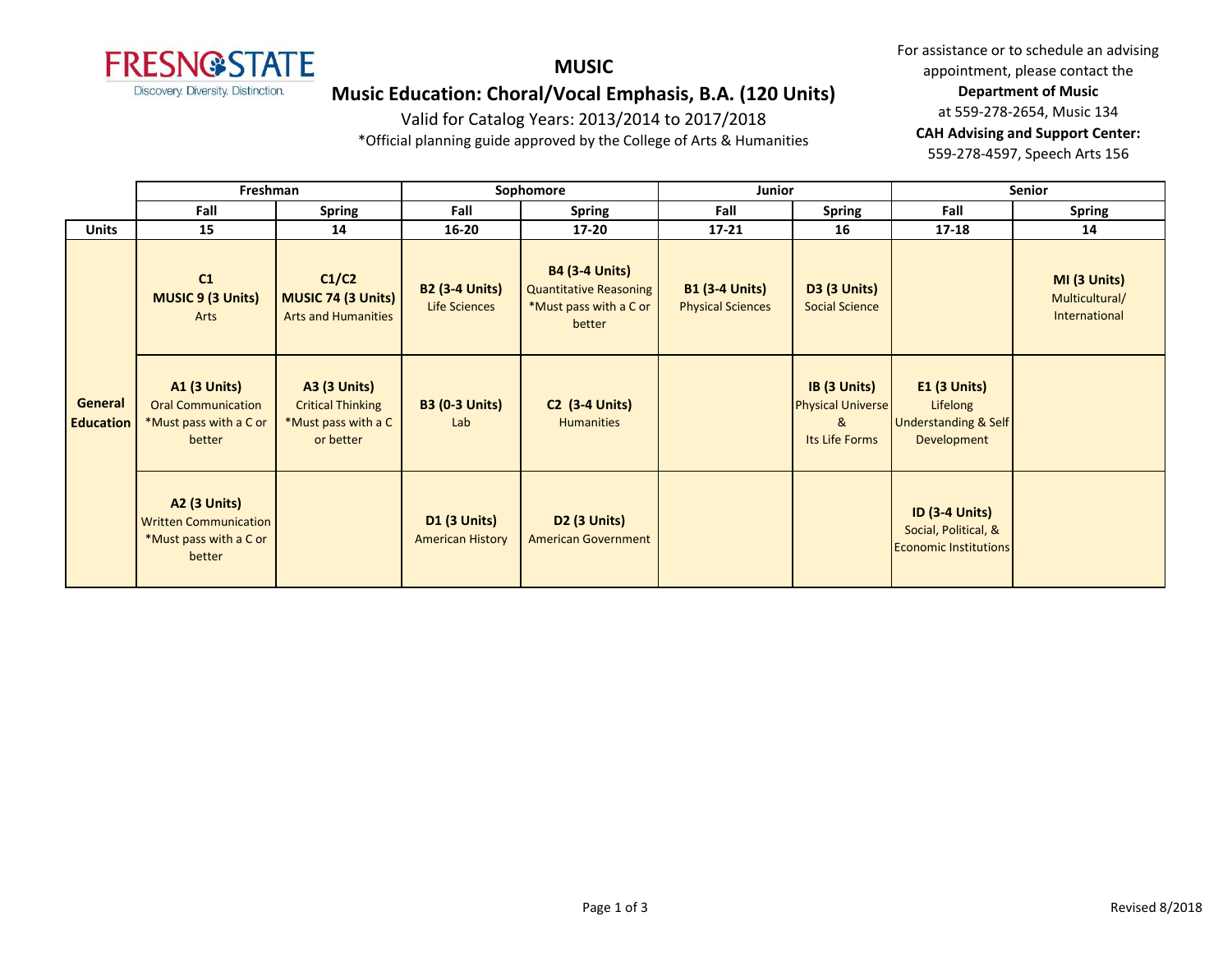

### **MUSIC**

# **Music Education: Choral/Vocal Emphasis, B.A. (120 Units)**

Valid for Catalog Years: 2013/2014 to 2017/2018

\*Official planning guide approved by the College of Arts & Humanities

|              | Freshman                                                                |                                                              | Sophomore                                                                                                                |                                                                                                                                   | Junior                                                                        |                                                                                  | <b>Senior</b>                                                    |                                                                                                                                                            |
|--------------|-------------------------------------------------------------------------|--------------------------------------------------------------|--------------------------------------------------------------------------------------------------------------------------|-----------------------------------------------------------------------------------------------------------------------------------|-------------------------------------------------------------------------------|----------------------------------------------------------------------------------|------------------------------------------------------------------|------------------------------------------------------------------------------------------------------------------------------------------------------------|
|              | Fall                                                                    | <b>Spring</b>                                                | Fall                                                                                                                     | <b>Spring</b>                                                                                                                     | Fall                                                                          | <b>Spring</b>                                                                    | Fall                                                             | <b>Spring</b>                                                                                                                                              |
| <b>Units</b> | 15                                                                      | 14                                                           | 16-20                                                                                                                    | 17-20                                                                                                                             | $17 - 21$                                                                     | 16                                                                               | 17-18                                                            | 14                                                                                                                                                         |
| <b>Major</b> | MUSIC 1A (1 Unit)                                                       | MUSIC 1B (1 Unit)<br>[Pre-Req: MUSIC 1A]                     | MUSIC 1C (1 Unit)<br>[Pre-Req: MUSIC 1B]                                                                                 | MUSIC 1D (1 Unit)<br>[Pre-Req: MUSIC 1C]                                                                                          | MUSIC 20 (0 Unit)                                                             | <b>MUSIC 20</b><br>$(0$ Unit $)$                                                 | MUSIC 20 (0 Unit)                                                | MUSIC 20 (0 Unit)                                                                                                                                          |
|              | MUSIC 20 (0 Unit)                                                       | MUSIC 4B (2 Units)<br>[Pre-Req: MUSIC 9]                     | <b>MUSIC 4C (2 Units)</b><br>[Pre-Req: MUSIC 4B]<br>*Must pass Piano<br>Proficiency Exam<br>after completing<br>MUSIC 4C | MUSIC 20 (0 Unit)                                                                                                                 | MUSIC 103CC<br>$(1$ Unit)                                                     | MUSIC 103CC<br>$(1$ Unit)                                                        | MUSIC 103CC<br>$(1$ Unit)                                        | <b>MUSIC 103CC</b><br>$(1$ Unit)                                                                                                                           |
|              | MUSIC 31 - 39 (1<br>Unit)                                               | MUSIC 20 (0 Unit) MUSIC 20 (0 Unit)                          |                                                                                                                          | <b>MUSIC 31 - 39</b><br>$(1$ Unit)                                                                                                | MUSIC 122A<br>(2 Units)<br>[Pre-Req: MUSIC 41]                                | MUSIC 124A<br>(2 Units)<br>[Pre-Req: MUSIC<br>41]                                | <b>MUSIC 126</b><br>(2 Units)<br>[Pre-Req: MUSIC 41]             | MUSIC 127A<br>(2 Units)<br>[Pre-Req: MUSIC 41]                                                                                                             |
|              | MUSIC 40 (3 Units)<br>[Pre-Req: Concurrent<br>enrollment<br>in MUSIC 9] | <b>MUSIC 31 - 39</b><br>$(1$ Unit)                           | <b>MUSIC 31 - 39</b><br>$(1$ Unit)                                                                                       | MUSIC 43 (3 Units)<br>[Pre-Req: MUSIC 42]                                                                                         | <b>MUSIC 31 - 39</b><br>$(1$ Unit)                                            | <b>MUSIC 31 - 39</b><br>$(1$ Unit)                                               | <b>MUSIC 131 - 139</b><br>$(1$ Unit)                             | <b>MUSIC 131 - 139</b><br>$(1$ Unit)                                                                                                                       |
|              | MUSIC 103CC (1 Unit)                                                    | MUSIC 41 (3 Units) MUSIC 42 (3 Units)<br>[Pre-Req: MUSIC 40] | [Pre-Req: MUSIC 41]                                                                                                      | <b>MUSIC 103CC</b><br>$(1$ Unit)                                                                                                  | MUSIC 154 (3 Units)<br>[Pre-Req: MUSIC 41;<br>Piano Proficiency]              | <b>MUSIC 161B</b><br>(3 Units)<br>[Pre-Req: MUSIC<br>41, 74; Junior<br>standing] | <b>Music Elective</b><br>$(1$ Unit)<br>*With advisor<br>approval | <b>MUSIC 169 (2 Units)</b><br>[Pre-Req: MUSIC 43, 158A,<br>or 158B; MUSIC 121, 122A,<br>124A, 126, 127A;<br><b>Conducting Proficiency]</b><br>*SPRING ONLY |
|              |                                                                         | MUSIC 103CC<br>$(1$ Unit)                                    | MUSIC 58 (2 Units)<br>[Pre-Req: MUSIC 41]                                                                                | MUSIC 158A<br>or 158B (2 Units)<br>[Pre-Req: MUSIC 58]<br>*Must pass Conducting<br>Proficiency Exam after<br>completing MUSIC 158 | <b>MUSIC 161A</b><br>(3 Units)<br>[Pre-Req: MUSIC 41,<br>74; Junior standing] |                                                                                  |                                                                  | <b>MUSIC 179 (2 Units)</b><br>[Pre-Req: Piano<br>Proficiency; MUSIC 43,<br>158A, or 158B]                                                                  |
|              |                                                                         | Jury I (0 Unit)                                              | <b>MUSIC 103CC</b><br>$(1$ Unit)                                                                                         | Jury II (0 Unit)<br>[Pre-Req: Piano<br>Proficiency; MUSIC 1B]                                                                     | <b>MUSIC 182 (2 Units)</b><br>[Pre-Req: MUSIC 1B,<br>42]                      |                                                                                  |                                                                  | <b>MUSIC 179L (1 Unit)</b><br>[Pre-Req: Piano<br>Proficiency]                                                                                              |